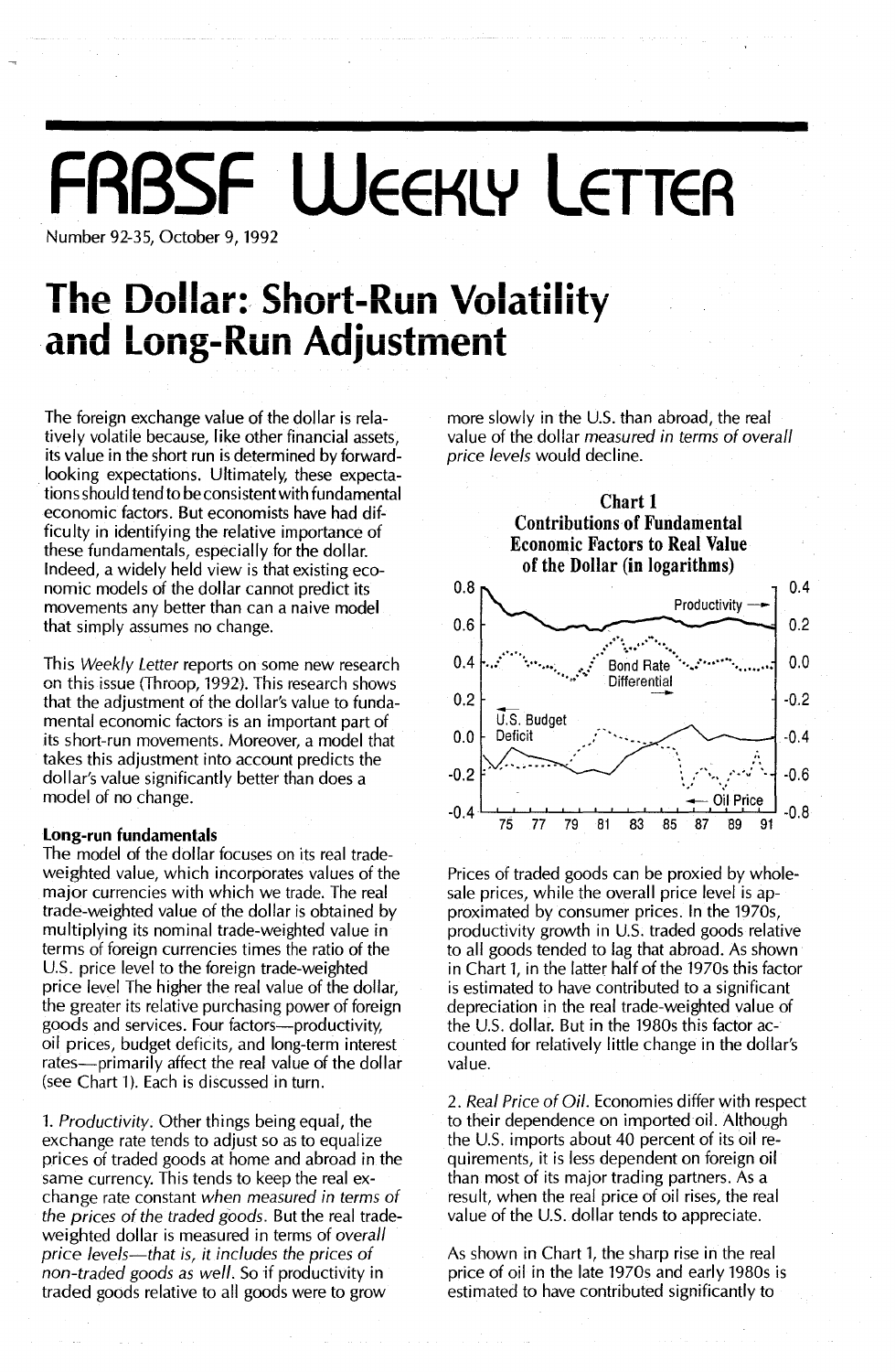# **FRBSF**

increasing the real value of the U.s. dollar. In contrast, in 1986 a similar sharp decline in the real price of oil reduced U.S. competitiveness, thus contributing to a sharp decline in the dollar's value.

3. U.S. Budget Deficit. A larger U.S. budget deficit tends to put upward pressure on U.S. (and ultimately foreign) interest rates and to draw capital in from abroad. Stronger foreign capital in flows, in turn, work to appreciate the dollar. These capital inflows, and hence a stronger dollar, will persist even after U.S. and foreign interest rates have equalized at a higher level. Although interest will have to be paid to foreigners on the increased indebtedness, which decreases the net demand for dollars to some extent, the overall effect of budget deficits is still to appreciate the dollar. In short, budget deficits affect the value of the dollar independently from their effects on interest rates.

Chart 1 shows that rising U.s. budget deficits are estimated to have contributed significantly to the appreciation of the real value of the dollar in the early 1980s. The U.S. government's larger demands for capital generated persistently higher foreign capital inflows, which tended to keep the dollar relatively strong.

4. Real Long-Term Interest Rates. A final fundamental economic factor is the open interest parity relationship; that is, the dollar's value will adjust until the total expected return on assets denominated in dollars just equals the total expected return on assets denominated in foreign currency, plus or minus a risk premium. The expected returns include not only pure interest returns, but also the expected capital gains or losses arising from anticipated changes in currency values. The higher are real interest rates in the U.S. relative to real interest rates abroad, the higher should be the real value of the dollar-with an expected depreciation to a long-run equilibrium value determined by the other three fundamental economic factors offsetting the higher interest returns in the U.S.

Chart 1 shows that a falling differential between U.S. and foreign real long-term interest rates contributed significantly to a falling value of the dollar in the late 1970s. The differential then rose sharply in the first half of the 1980s and fell almost equally sharply in the second half, contributing correspondingly to strength and then weakness in the dollar.

#### Short-run adjustment

Chart 2 shows the total estimated contributions of all four fundamental economic factors to movements in the real trade-weighted value of the dollar in the period of floating exchange rates. These four factors explain about 80 percent of the (in-sample) variation in the real value of the dollar in this period. Why do these four factors tend to explain the major swings in the dollar's value but miss some of the minor ones? The reason is that it takes times for the market to perceive the long-run effects of the fundamental economic factors; in other words, expectations about the equilibrium value of the dollar-and hence the dollar's current value—adjust only gradually tochanges in these fundamentals.



This adjustment may best be captured by an error correction model, in which a portion of the difference between the dollar's actual value and its equilibrium value determined by the fundamentals is eliminated each quarter. First, through short-run open interest parity, the change in the real value of the dollar. between the current quarter and the value expected for the next quarter depends upon the real three-month interest rate differential. Second, the value expected for the next quarter is revised according to an error correction process, so that it gradually approaches the equilibrium value determined by the four fundamental economic factors.

Chart 3 shows the in-sample predictions of quarterly changes in the real trade-weighted value of the dollar according to this model, which explain about one half of their variation. According to the estimated model, about 25 percent of the gap between the equilibrium real value of the dollar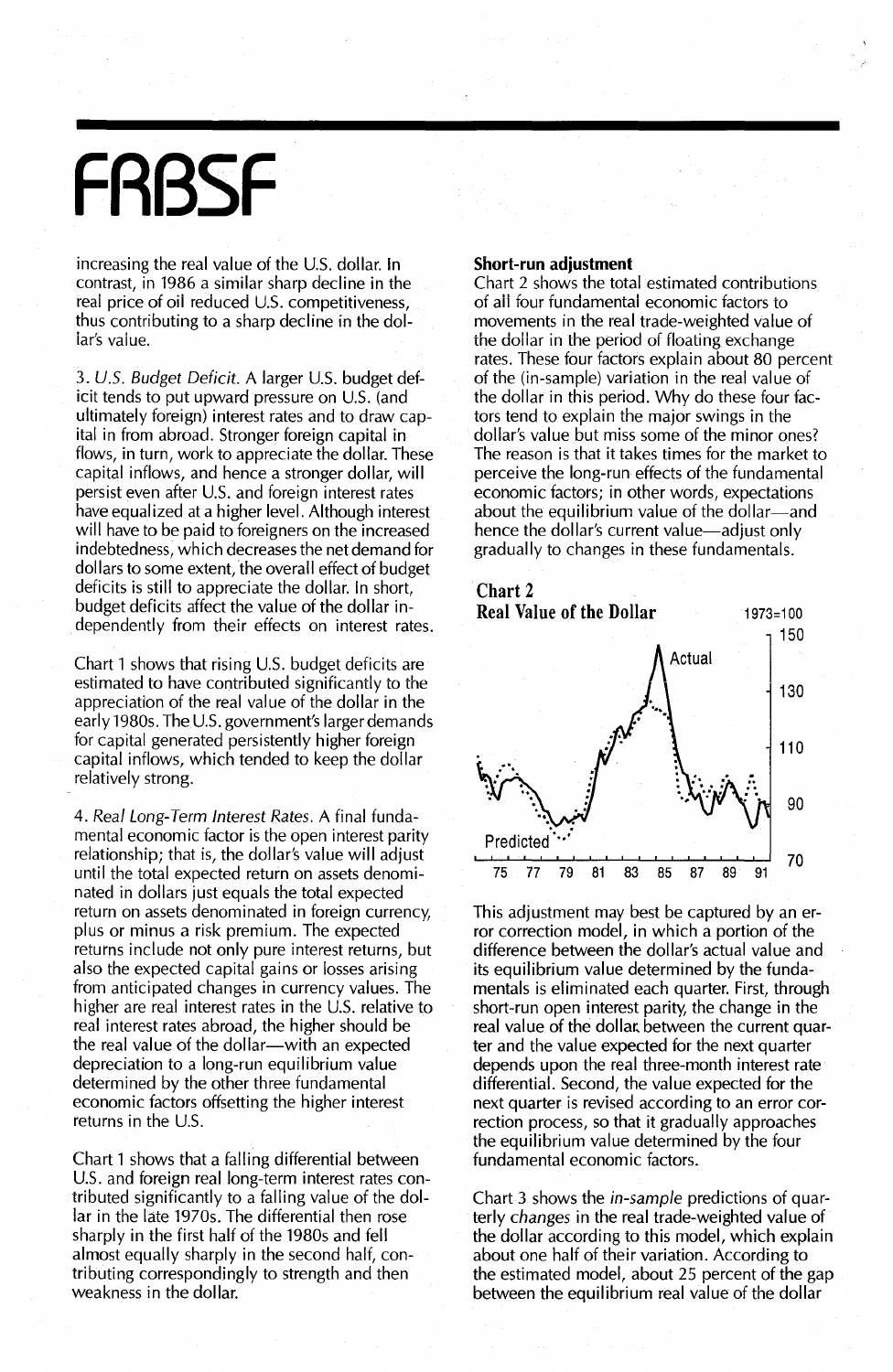determined by economic fundamentals and its actual value tends to be eliminated per quarter. In addition, small "bandwagon effects" are present, with a 1 percent change in the dollar in the previous quarter generating a  $\frac{1}{4}$  percent further change in the same direction in the current quarter.





Out-of-sample predictions are an important test of a model because they use data other than that on which the model was estimated. In contrast to most economic models of the dollar, out-ofsample predictions of changes in the dollar with this model (using actual values of the explanatory variables) have substantially lower errors than those obtained from a naive model of no change. The model was first estimated for the period 1974.Q1 through 1981.Q4. Then predictions for one, four, and eight quarters ahead of changes in the dollar were made using the actual values of the explanatory variables. The estimation was then updated to include successively more quarters, allowing additional out-of-sample predic-

Phone (415) 974-2246, Fax (415) 974-3341.

tions to be made. The root mean squared error of one-quarter-ahead predictions is 15 percent lower than those obtained from the naive model. For four and eight quarters ahead, the error is 33 and 60 percent lower, respectively.

#### **Conclusions**

This model of the dollar has some important implications for monetary policy. Previous research has emphasized the role of real interest rate differentials between the U.S. and abroad in determining the real value of the dollar. However, skeptics have pointed to the inability of such models to hold up outside of the sample period in which they were estimated. This model of the dollar shows that real factors in addition to interest rates-namely productivity, the real price of oil, and budget deficits-also play a significant role. Moreover, this model holds up out of sample. But taking these additional factors into account reduces the estimated effects of interest rates on the dollar. As a result, I conclude that the influence of monetary policy on the international sector of the economy, operating via interest rates, probably is lower than previously thought.

#### Adrian w. Throop Research Officer

#### References

Meese, Richard. 1990."Currency Fluctuations in the Post-Bretton Woods Era." Journal of Economic Perspectives (Winter).

Throop, Adrian W. 1992. "A Generalized Uncovered Interest Parity Model of Real Exchange Rates." Federal Reserve Bank of San Francisco, Working Papers in Applied Economic Theory, No. 92-04.

Opinions expressed in this newsletter do not necessarily reflect the views of the management of the Federal Reserve Bank of San Francisco, or of the Board of Governors of the Federal Reserve System. Editorial comments may be addressed to the editor or to the author.... Free copies of Federal Reserve publications can be obtained from the Public Information Department, Federal Reserve Bank of San Francisco, P.O. Box7702, San Francisco 94120.

Printed on recycled paper  $\bigcircled{e}$